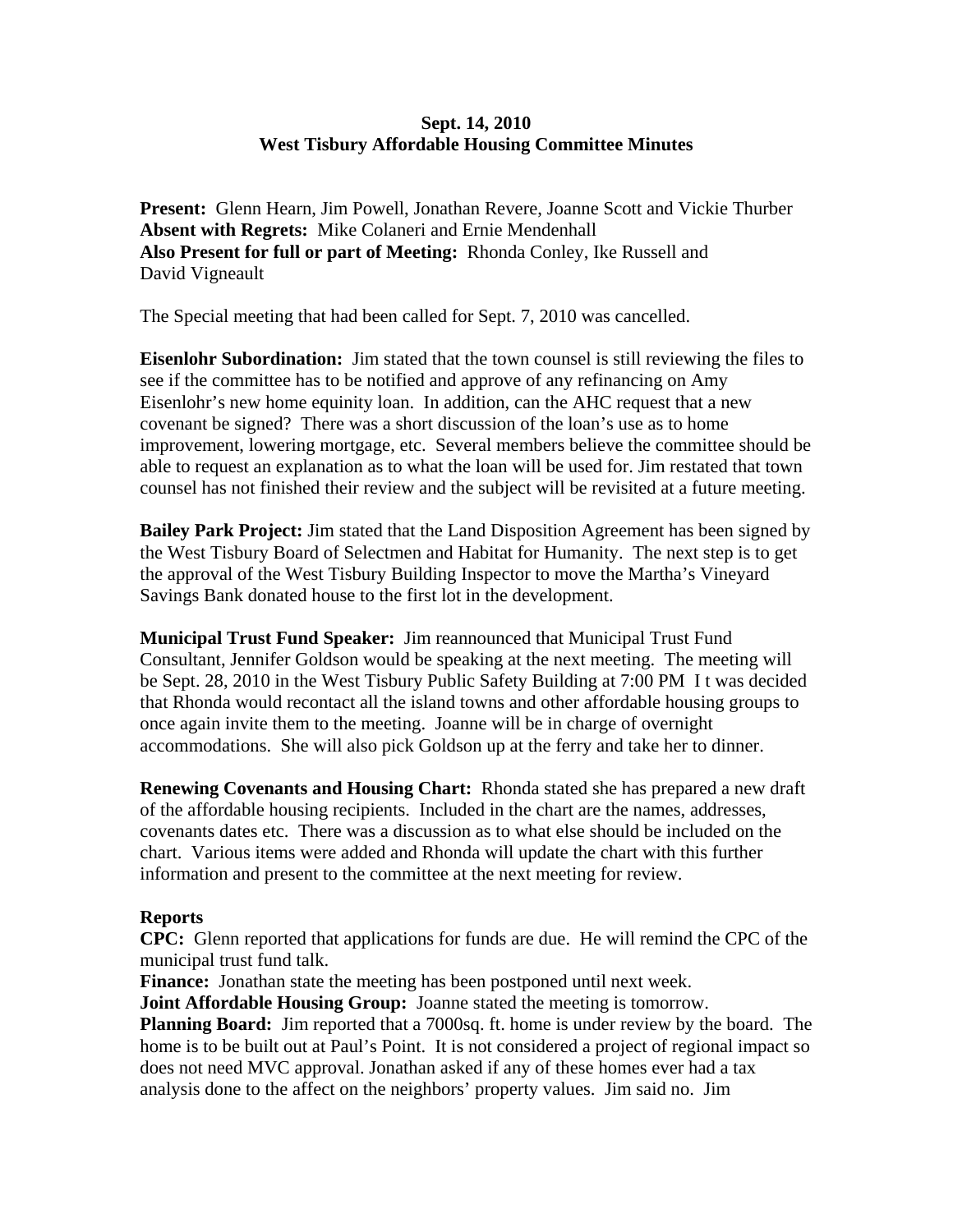mentioned that a windmill representative had also approached the board. A short discussion of windmills followed. There was a also a short talk about the MVC and regional impact decisions.

## *Jonathan made a motion, seconded by Glenn, to accept the Aug. 24, 2010 minutes as written.* **VOTE 3 YES 2 ABSTAIN 0 NO The special meeting that had been called for Sept. 7, 2010 was cancelled.**

**Crow Hollow:** There was a brief discussion of the previous Crow Hollow development and its agricultural preservation restriction. Rhonda reported that the \$40,000.00 required payment to the town for the present development was securely in the Trust Fund.

**Bridge Housing Project:** Ike Russell presented an update on Bridge Housing's development off State Rd next to Scottish Bake House. There was a discussion of Bridge Housings' finances with Boston Community Capitol. Russell informed the committee that there would not be any funding from the state, as they are not financing any home ownership projects this year. Russell stated he is looking for the Affordable Housing committee's support for a CPC application Bridge Housing is filing. He stated they are asking West Tisbury, Edgartown and Tisbury for funding. In exchange for the funding Bridge Housing will give 4 West Tisbury residents preference on 4 houses in the development. The application will be asking for \$50,000.00 per house (\$200,000.00 all together. This would not guarantee the 4 homes would go to West Tisbury residents only that a preference would be granted to these residents. The committee wanted more clarification on the lottery process. No decision was made as to support or not support the CPC application. Glenn explained that CPC funds are not distributed without proper verification of expenditures when Vickie asked about pledged money and a project failure. Glenn also reiterated to Russell that CPC funds were only allowed to be used for affordable housing up to 100% of AMI.

**Accessory Apartments:** David Vigneault, Dukes County Regional Housing Authority Director, reported on the status of the 40 special permitted accessory apartments in West Tisbury. He stated this year's mailings have not gone out yet. He spoke of 3 continuous problem owners. There was a discussion of these accessory apartments and the next step. The committee agreed with Vigneault that stronger measures might be required. *Jonathan made a motion, seconded by Vickie, that West Tisbury Affordable Housing Committee supports DCRHA in sending a letter to the West Tisbury Building Inspector asking that he works with DCRHA on moving forward on revoking the special permits for accessory apartments on those specified owners if they do not comply within a short time. It may state that they have already voided the agreement by ignoring DCRHA's request of accessory apartment status or have falsified information.* **VOTE 5 YES 0 NO** 

**Eisenlohr subordination:** The committee continued their discussion of the Eisenlohr issue. Vickie asked that it be noted that the committee feels that Eisenlohr or any affordable housing owners previous to 1990 should not be subjected to new covenants when the old covenants run out. *Vickie made a motion, seconded by Jonathan and*